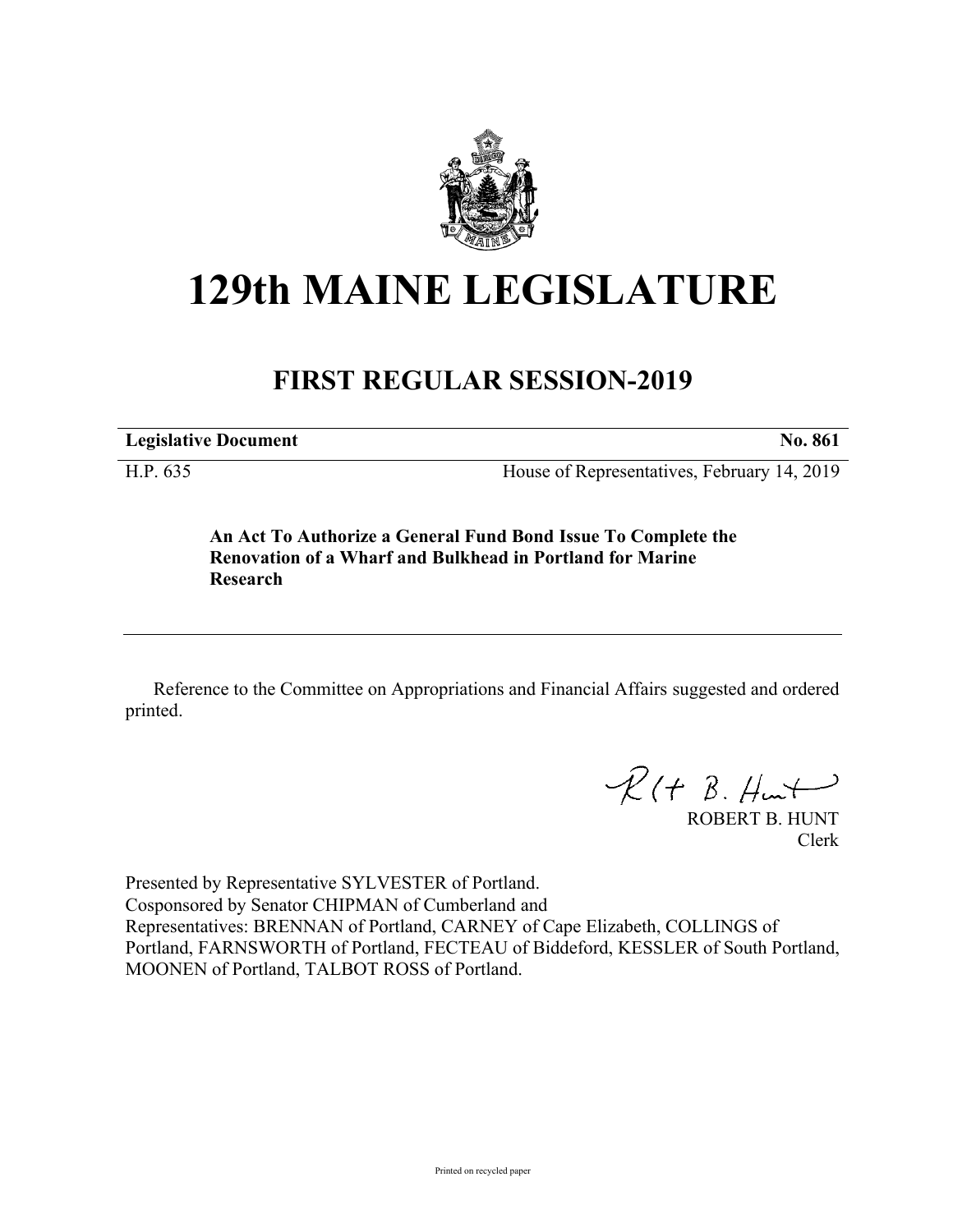**Preamble.** Two thirds of both Houses of the Legislature deeming it necessary in accordance with the Constitution of Maine, Article IX, Section 14 to authorize the issuance of bonds on behalf of the State of Maine to provide funds as described in this Act,

**Be it enacted by the People of the State of Maine as follows:**

 **Sec. 1. Authorization of bonds.** The Treasurer of State is authorized, under the direction of the Governor, to issue bonds in the name and on behalf of the State in an amount not exceeding \$3,000,000 for the purposes described in section 5 of this Act. The bonds are a pledge of the full faith and credit of the State. The bonds may not run for a period longer than 10 years from the date of the original issue of the bonds.

 **Sec. 2. Records of bonds issued; Treasurer of State.** The Treasurer of State shall ensure that an account of each bond is kept showing the number of the bond, the name of the successful bidder to whom sold, the amount received for the bond, the date of sale and the date when payable.

 **Sec. 3. Sale; how negotiated; proceeds appropriated.** The Treasurer of State may negotiate the sale of the bonds by direction of the Governor, but no bond may be loaned, pledged or hypothecated on behalf of the State. The proceeds of the sale of the bonds, which must be held by the Treasurer of State and paid by the Treasurer of State upon warrants drawn by the State Controller, are appropriated solely for the purposes set forth in this Act. Any unencumbered balances remaining at the completion of the project in this Act lapse to the Office of the Treasurer of State to be used for the retirement of general obligation bonds.

 **Sec. 4. Interest and debt retirement.** The Treasurer of State shall pay interest due or accruing on any bonds issued under this Act and all sums coming due for payment of bonds at maturity.

 **Sec. 5. Disbursement of bond proceeds from General Fund bond issue.**  The proceeds of the sale of the bonds authorized under this Act must be expended as designated in the following schedule under the direction and supervision of the agencies and entities set forth in this section.

## **ECONOMIC AND COMMUNITY DEVELOPMENT, DEPARTMENT OF**

- Provides funds to complete the renovation of a wharf and bulkhead at the Gulf of Maine Research Institute in Portland to bring the wharf back into operation for a fishing vessel berthing resource to support marine research at sea and for continued long-term marine job development.
- 

Total \$3,000,000 \$3,000,000 \$3,000,000 \$3,000,000 \$3,000,000 \$3,000,000 \$3,000,000 \$3,000 \$5,000 \$1,000 \$1,000 \$1,000 \$1,000 \$1,000 \$1,000 \$1,000 \$1,000 \$1,000 \$1,000 \$1,000 \$1,000 \$1,000 \$1,000 \$1,000 \$1,000 \$1,000 \$1,000